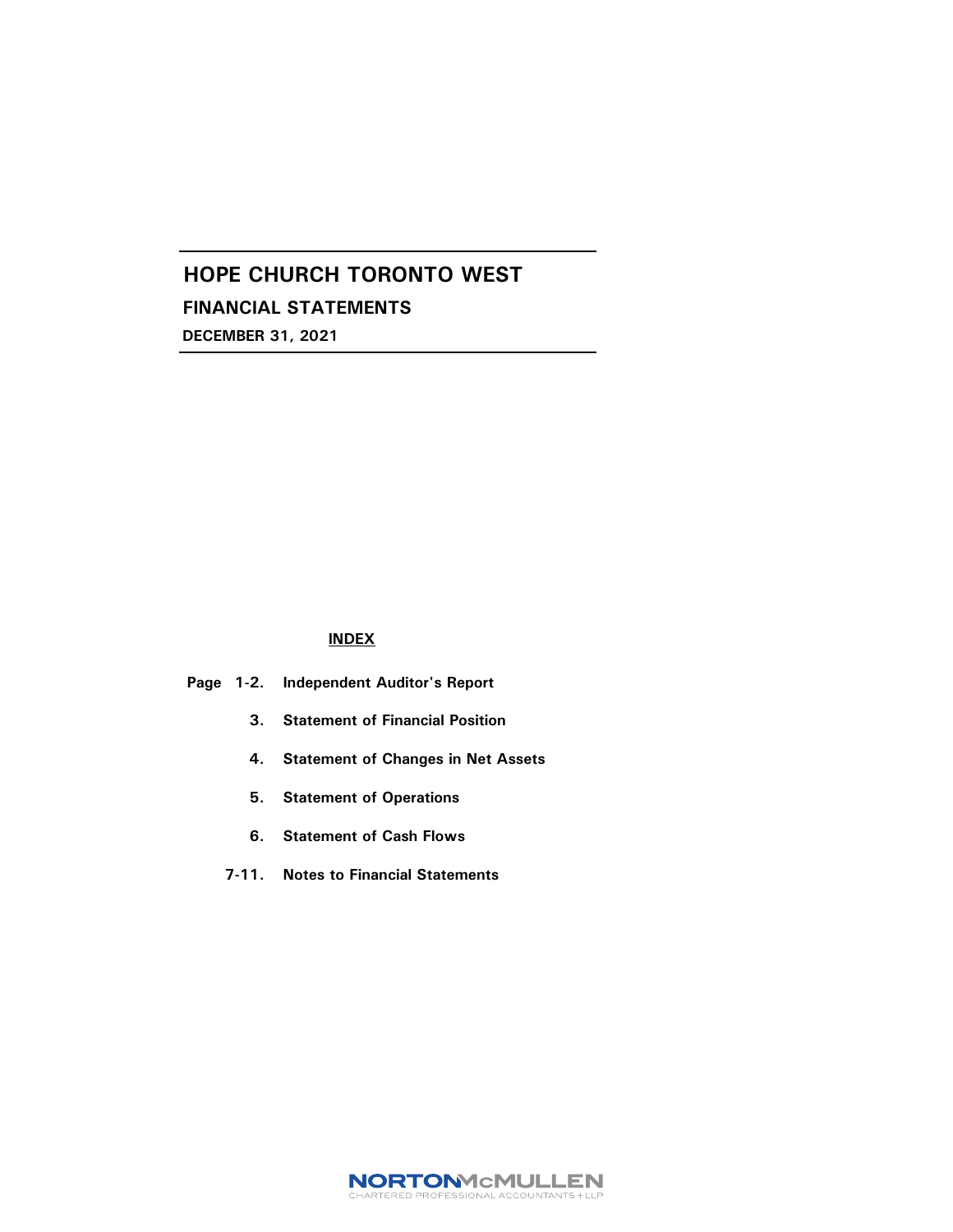

## INDEPENDENT AUDITOR'S REPORT

To the Members Hope Church Toronto West TORONTO Ontario

#### Qualified Opinion

We have audited the accompanying financial statements of Hope Church Toronto West which comprise the statement of financial position as at December 31, 2021 and the statement of operations, statement of changes in net assets and statement of cash flows for the year then ended and notes to the financial statements, including a summary of significant accounting policies.

In our opinion, except for the effects of the matter described in the Basis for Qualified Opinion paragraph, the accompanying financial statements present fairly, in all material respects, the financial position of the entity as at December 31, 2021 and the results of its operations and its cash flows for the year then ended in accordance with Canadian accounting standards for not-for-profit organizations.

#### Basis for Qualified Opinion

In common with many not-for-profit organizations, Hope Church Toronto West derives revenue from contributions the completeness of which is not susceptible to satisfactory audit verification. Accordingly, verification of these revenues was limited to the amounts recorded in the records of the Church. Therefore, we were not able to determine whether any adjustments might be necessary to or contributions revenue, excess (deficiency) of revenues over expenses, and cash flows from operations for the years ended December 31, 2021 and 2020, current assets as at December 31, 2021 and 2020, and net assets as at January 1 and December 31 for both the 2021 and 2020 years.

Our audit opinion on the financial statements for the year ended December 31, 2020 was modified accordingly because of the possible effects of this limitation in scope.

We conducted our audit in accordance with Canadian generally accepted auditing standards. Our responsibilities under those standards are further described in the Auditor's Responsibilities for the Audit of the Financial Statements section of our report. We are independent of the entity in accordance with the ethical requirements that are relevant to our audit of the financial statements in Canada, and we have fulfilled our other responsibilities in accordance with these requirements. We believe that the audit evidence we have obtained is sufficient and appropriate to provide a basis for our qualified opinion.

#### Responsibilities of Management and Those Charged with Governance for the Financial Statements

Management is responsible for the preparation and fair presentation of these financial statements in accordance with Canadian accounting standards for not-for-profit organizations and for such internal control as management determines is necessary to enable the preparation of financial statements that are free from material misstatement, whether due to fraud or error.

In preparing the financial statements, management is responsible for assessing the entity's ability to continue as a going concern, disclosing, as applicable, matters related to going concern and using the going concern basis of accounting unless management either intends to liquidate the entity or to cease operations, or has no realistic alternative but to do so.

Those charged with governance are responsible for overseeing the entity's financial reporting process.

WILLIAM L. MCMULLEN, CPA, CA JOHN C. KARRAM, CPA, CA, LPA ĺ

PAUL A. SIMPSON, CPA, CA, LPA PAUL W. MCMULLEN, CPA, CA, LPA MARK D. POTTER, CPA, CA, LPA

**- 1 -** MICHAEL J. MCNEILL, CPA, CA, LPA PETER A. SIMPSON, CPA, CA, LPA MARC F. CERNELE, CPA, CA, LPA

**NORTON MCMULLEN LLP**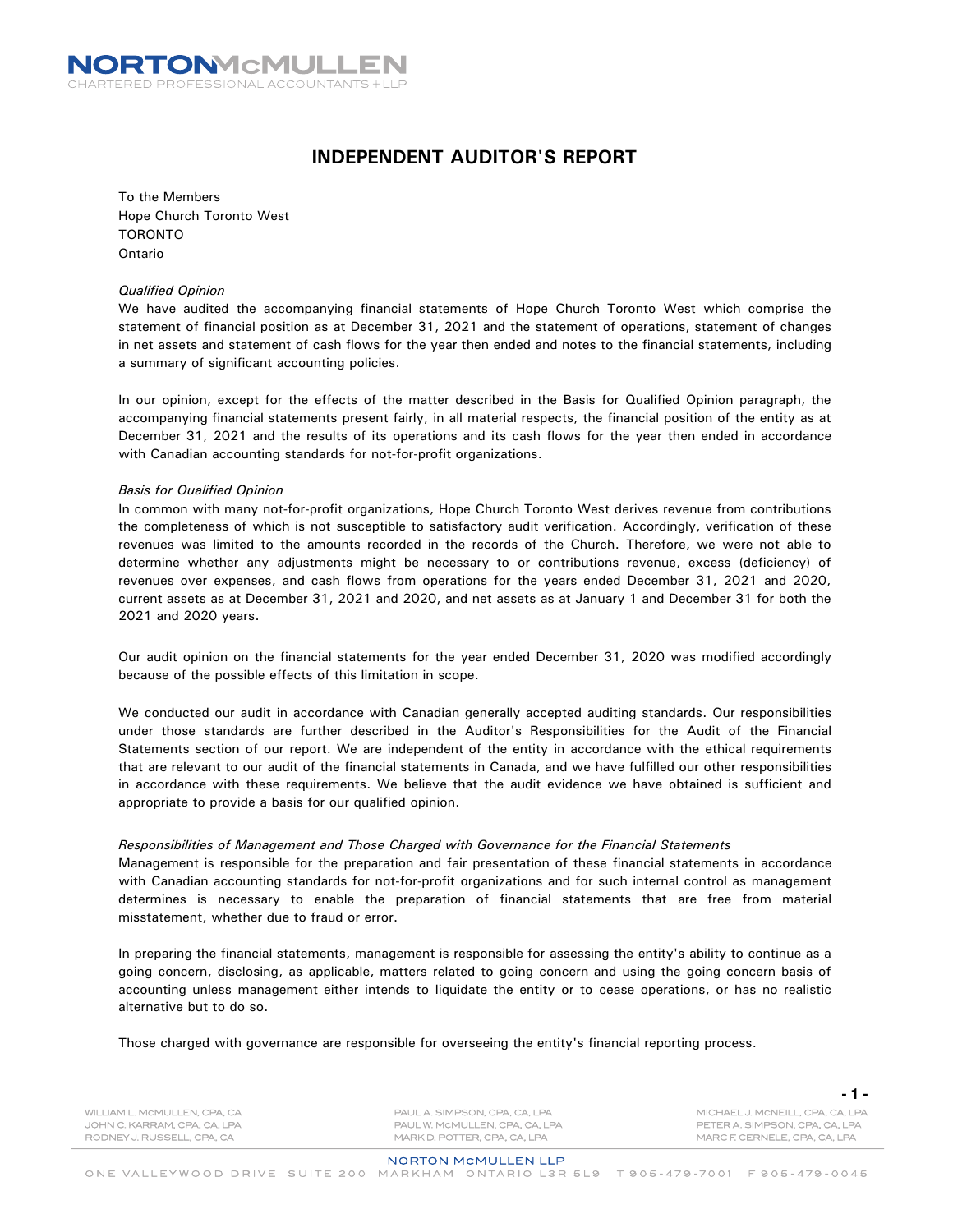#### Auditor's Responsibilities for the Audit of the Financial Statements

Our objectives are to obtain reasonable assurance about whether the financial statements as a whole are free from material misstatement, whether due to fraud or error, and to issue an auditor's report that includes our opinion. Reasonable assurance is a high level of assurance, but is not a guarantee that an audit conducted in accordance with Canadian generally accepted auditing standards will always detect a material misstatement when it exists. Misstatements can arise from fraud or error and are considered material if, individually or in the aggregate, they could reasonably be expected to influence the economic decisions of users taken on the basis of these financial statements.

As part of an audit in accordance with Canadian generally accepted auditing standards, we exercise professional judgment and maintain professional skepticism throughout the audit. We also:

- Identify and assess the risks of material misstatement of the financial statements, whether due to fraud or error, design and perform audit procedures responsive to those risks, and obtain audit evidence that is sufficient and appropriate to provide a basis for our opinion. The risk of not detecting a material misstatement resulting from fraud is higher than for one resulting from error, as fraud may involve collusion, forgery, intentional omissions, misrepresentations, or the override of internal control.
- Obtain an understanding of internal control relevant to the audit in order to design audit procedures that are appropriate in the circumstances, but not for the purpose of expressing an opinion on the effectiveness of the entity's internal control.
- Evaluate the appropriateness of accounting policies used and the reasonableness of accounting estimates and related disclosures made by management.
- Conclude on the appropriateness of management's use of the going concern basis of accounting and, based on the audit evidence obtained, whether a material uncertainty exists related to events or conditions that may cast significant doubt on the entity's ability to continue as a going concern. If we conclude that a material uncertainty exists, we are required to draw attention in our auditor's report to the related disclosures in the financial statements or, if such disclosures are inadequate, to modify our opinion. Our conclusions are based on the audit evidence obtained up to the date of our auditor's report. However, future events or conditions may cause the entity to cease to continue as a going concern.
- Evaluate the overall presentation, structure and content of the financial statements, including the disclosures, and whether the financial statements represent the underlying transactions and events in a manner that achieves fair presentation.

We communicate with those charged with governance regarding, among other matters, the planned scope and timing of the audit and significant audit findings, including any significant deficiencies in internal control that we identify during our audit.

Norton Mr Muller UP

NORTON McMULLEN LLP Chartered Professional Accountants, Licensed Public Accountants

MARKHAM, Canada June 8, 2022

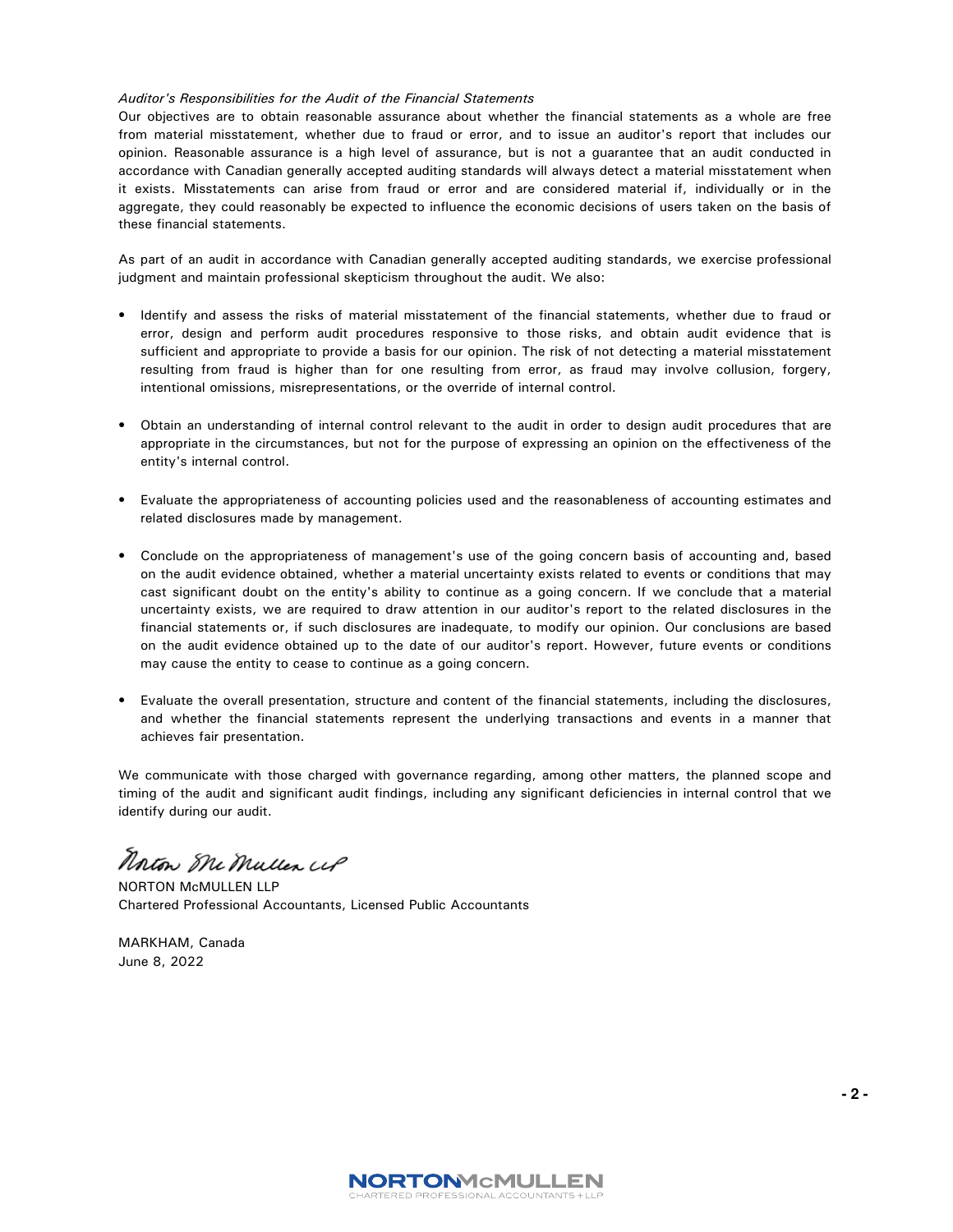# HOPE CHURCH TORONTO WEST STATEMENT OF FINANCIAL POSITION

As at December 31, 2020 2021 2020

## ASSETS

| <b>Current</b>                           |     |             |      |             |
|------------------------------------------|-----|-------------|------|-------------|
| Cash (Note 2)                            | \$  | 140,511     | \$   | 6,695,067   |
| Temporary investments (Note 3)           |     | 6,900,000   |      | 500,000     |
| Accounts receivable                      |     | 21,516      |      | 5,104       |
| Interest receivable                      |     | 16,943      |      |             |
| <b>HST</b> recoverable                   |     | 7,856       |      | 6,022       |
| Prepaid expenses                         |     | 9,643       |      | 11,301      |
|                                          |     | \$7,096,469 |      | \$7,217,494 |
| Capital Assets (Note 4)                  |     | 34,395      |      | 50,538      |
|                                          | \$. | 7,130,864   |      | \$7,268,032 |
|                                          |     |             |      |             |
| <b>LIABILITIES</b>                       |     |             |      |             |
| <b>Current</b>                           |     |             |      |             |
| Accounts payable and accrued liabilities | \$  | 32,581      | - \$ | 26,697      |
| <b>NET ASSETS</b>                        |     | 7,098,283   |      | 7,241,335   |
|                                          |     | \$7,130,864 |      | \$7,268,032 |
| Commitments (Note 5)                     |     |             |      |             |
|                                          |     |             |      |             |

Approved by the Board:

\_\_\_\_\_\_\_\_\_\_\_\_\_\_\_\_\_\_\_\_\_\_\_\_\_\_\_\_\_\_\_\_\_\_\_\_ Director \_\_\_\_\_\_\_\_\_\_\_\_\_\_\_\_\_\_\_\_\_\_\_\_\_\_\_\_\_\_\_\_\_\_\_\_ Director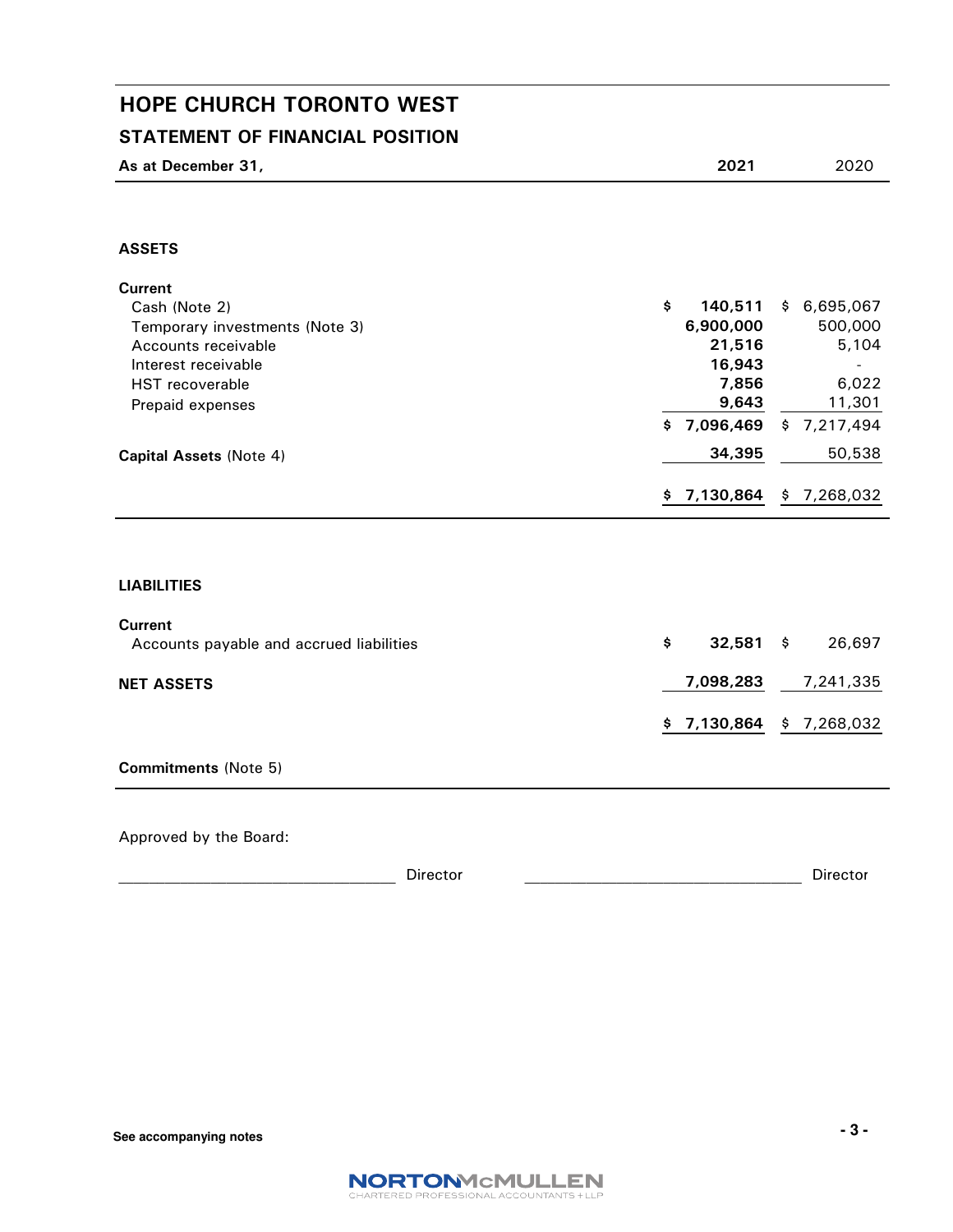## STATEMENT OF CHANGES IN NET ASSETS

For the year ended December 31, 2021 2020

|                                                  | Invested in<br>Capital<br><b>Assets</b><br>(Note 6) | Internally<br><b>Restricted</b><br>(Note 6) | <b>Unrestricted</b> |             |               |
|--------------------------------------------------|-----------------------------------------------------|---------------------------------------------|---------------------|-------------|---------------|
| <b>BALANCE</b> - Beginning                       | \$<br>$50.538$ \$                                   | 66,556                                      | \$7,124,241         | \$7,241,335 | 745,945<br>\$ |
| Excess (deficiency) of revenues<br>over expenses | (12, 754)                                           | (30, 287)                                   | (100, 011)          | (143.052)   | 6,495,390     |
| Transfer to internally restricted<br>(Note 6)    |                                                     | 3,800                                       | (3,800)             |             |               |
| Purchase of capital assets<br>(Note 6)           | 5,869                                               |                                             | (5,869)             |             |               |
| <b>BALANCE - Ending</b>                          | \$<br>43,653                                        | \$<br>40,069                                | \$7,014,561         | \$7,098,283 | \$7,241,335   |

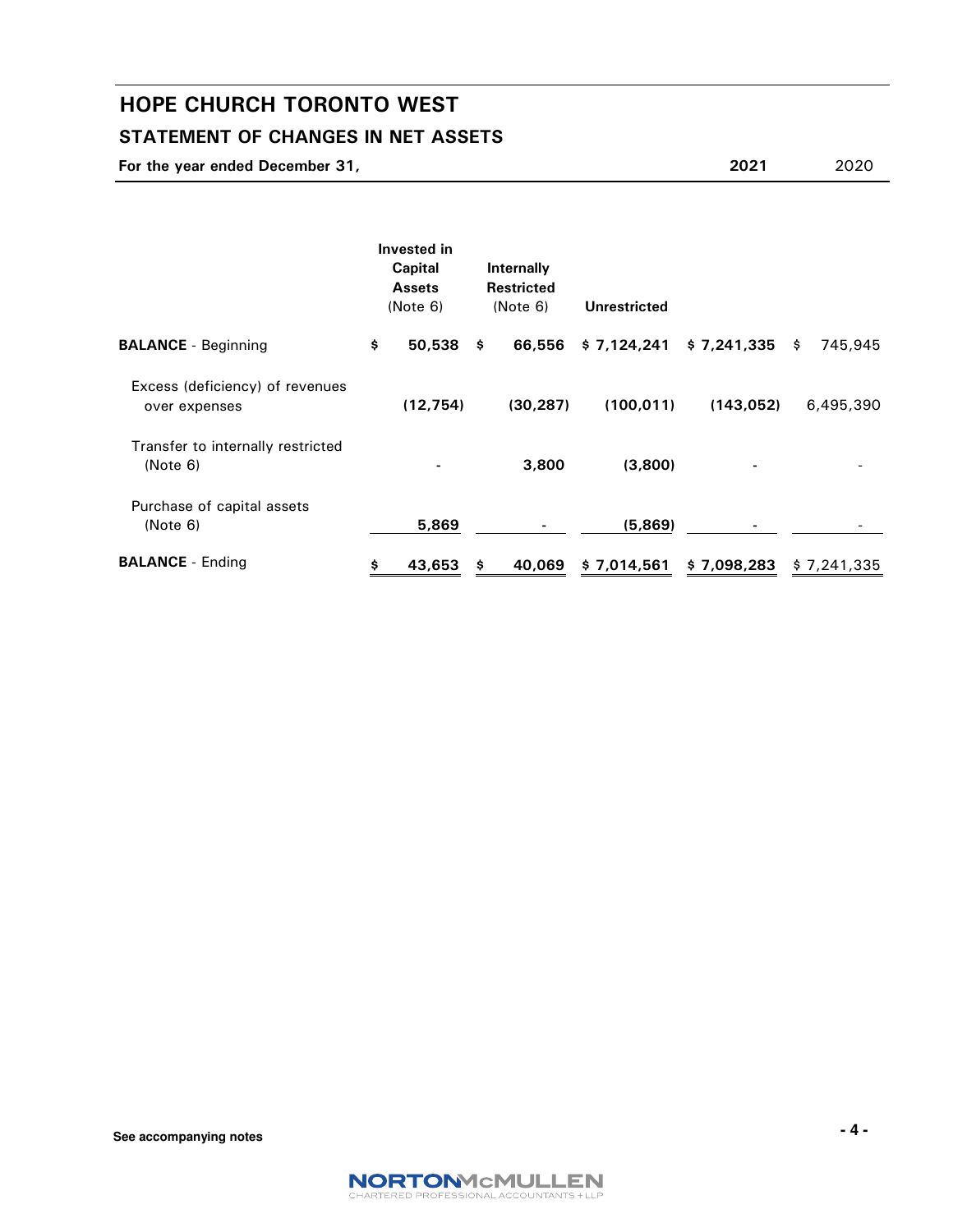## STATEMENT OF OPERATIONS

For the year ended December 31, 2020 2021 2020

| <b>REVENUES</b>                                      |                  |    |             |
|------------------------------------------------------|------------------|----|-------------|
| Contributions                                        | \$<br>822,868    |    | \$7,315,663 |
| Interest income                                      | 31,691           |    | 10,250      |
| Government assistance (Note 9)                       |                  |    | 9,120       |
|                                                      | \$<br>854,559    | \$ | 7,335,033   |
| <b>EXPENSES</b>                                      |                  |    |             |
| Ministry operations                                  | \$<br>523,669    | Ŝ. | 502,847     |
| <b>Missions</b>                                      | 224,259          |    | 148,282     |
| Building and property                                | 140,646          |    | 95,837      |
| Administration                                       | 65,619           |    | 56,576      |
| Adult ministries                                     | 16,170           |    | 8,063       |
| Amortization                                         | 12,754           |    | 16,178      |
| Worship and production                               | 7,304            |    | 7,217       |
| Loss on disposal of assets                           | 4,955            |    |             |
| <b>Family ministries</b>                             | 1,548            |    | 4,202       |
| Hospitality                                          | 687              |    | 441         |
|                                                      | \$<br>997,611    | \$ | 839,643     |
| <b>EXCESS (DEFICIENCY) OF REVENUES OVER EXPENSES</b> | \$<br>(143, 052) |    | \$6,495,390 |

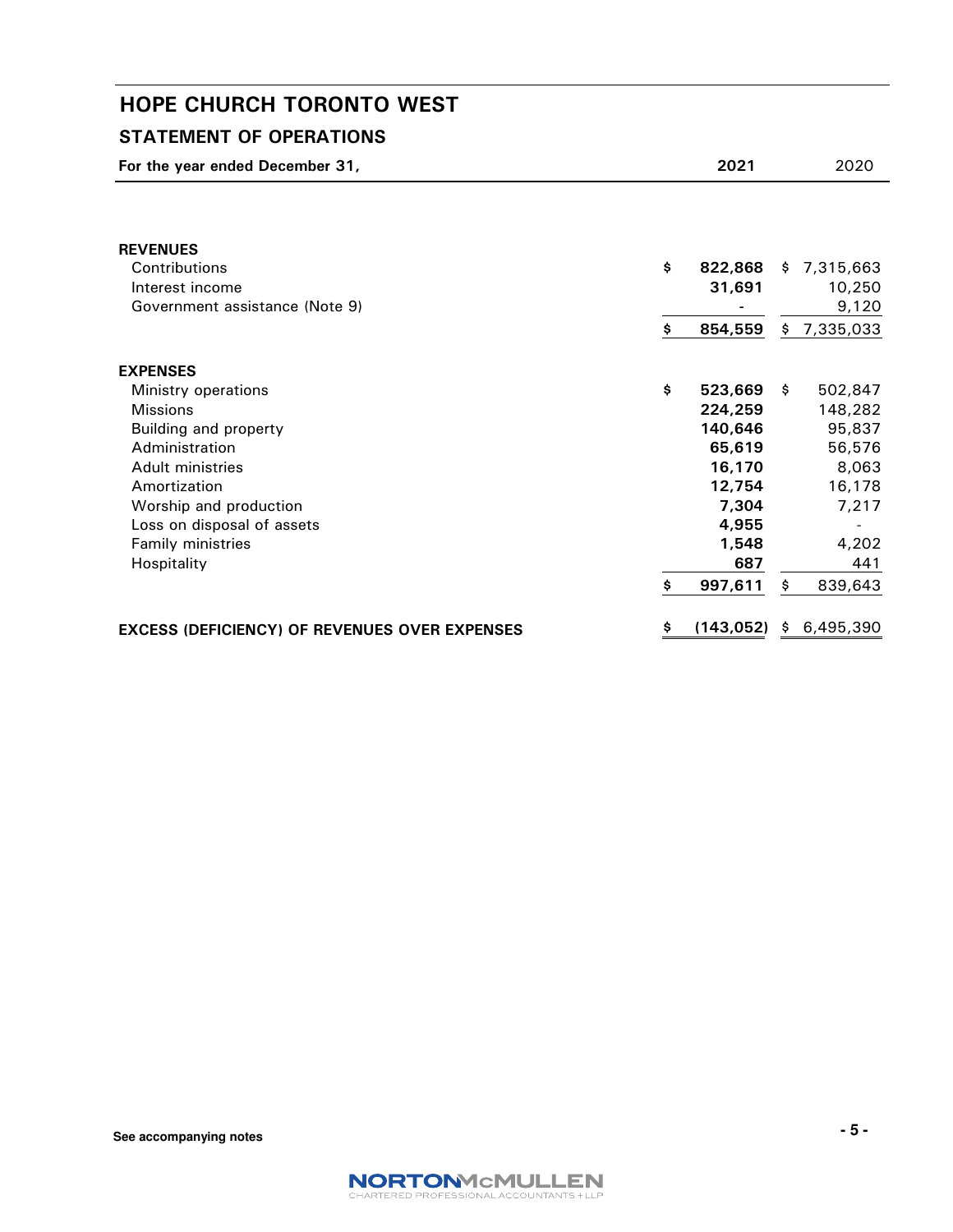## STATEMENT OF CASH FLOWS

For the year ended December 31, 2020 2021 2020

## CASH AND CASH EQUIVALENTS WERE PROVIDED BY (USED IN):

| <b>OPERATING ACTIVITIES</b>                      |     |                               |                          |
|--------------------------------------------------|-----|-------------------------------|--------------------------|
| Excess (deficiency) of revenues over expenses    | \$  |                               | $(143,052)$ \$ 6,495,390 |
| Items not affecting cash:                        |     |                               |                          |
| Amortization                                     |     | 12,754                        | 16,178                   |
| Loss on disposal of assets                       |     | 4,955                         |                          |
|                                                  | \$  |                               | $(125,343)$ \$ 6,511,568 |
| Net change in non-cash working capital balances: |     |                               |                          |
| Accounts receivable                              |     | (16, 412)                     |                          |
| Interest receivable                              |     | (16, 943)                     |                          |
| <b>HST</b> recoverable                           |     | (1,834)                       | 6,683                    |
| Prepaid expenses                                 |     | 1,658                         | (148)                    |
| Accounts payable and accrued liabilities         |     | 5,884                         | (7, 790)                 |
|                                                  | \$. |                               | $(152,990)$ \$ 6,510,313 |
| <b>INVESTING ACTIVITIES</b>                      |     |                               |                          |
| Net purchase of capital assets                   | \$  | $(1,566)$ \$                  | (20, 061)                |
| Purchase of temporary investments                |     | (6,400,000)                   |                          |
|                                                  |     | $$ (6,401,566)$ \$            | (20, 061)                |
| <b>FINANCING ACTIVITIES</b>                      |     |                               |                          |
| Advances from related party                      | \$  |                               | \$<br>(2, 439)           |
|                                                  |     |                               |                          |
| <b>INCREASE (DECREASE) IN CASH</b>               |     | $$$ (6,554,556) $$$ 6,487,813 |                          |
| <b>CASH</b> - Beginning                          |     | 6,695,067                     | 207,254                  |
|                                                  |     |                               |                          |
| <b>CASH</b> - Ending                             |     | 140,511                       | \$6,695,067              |

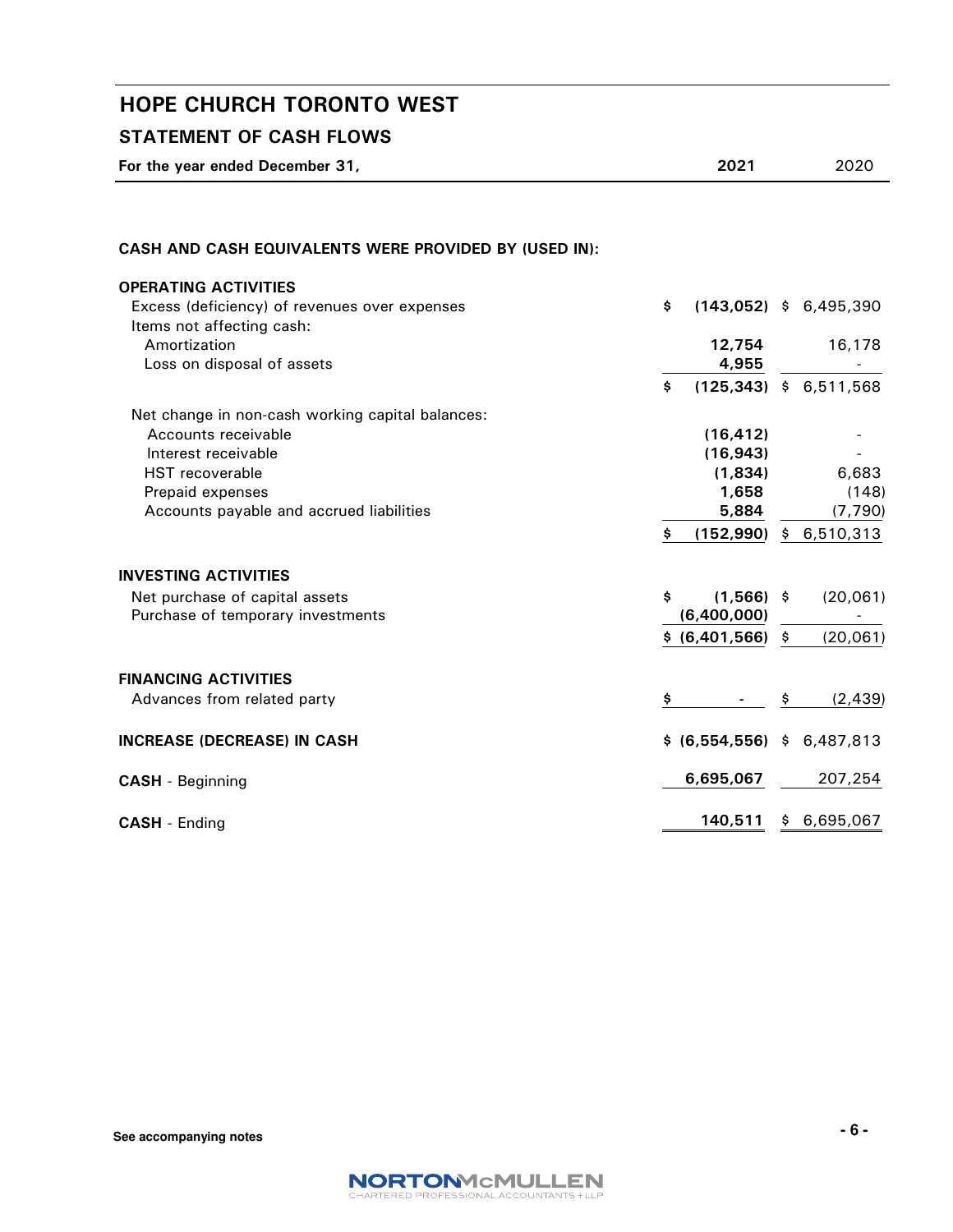## NOTES TO FINANCIAL STATEMENTS

DECEMBER 31, 2021

## NATURE OF OPERATIONS

Hope Church Toronto West (the "Church") is registered as a charitable organization under the Canadian Income Tax Act.

The focus of the ministry at Hope Church Toronto West is to glorify God through the fulfillment of the Great Commission (Matthew 28:19-20) in the spirit of the Great Commandment (Matthew 22:37-39). This is fulfilled as disciples of Jesus Christ are made. God is glorified as we manifest His presence in doing so (2 Timothy 2:2; 1 Corinthians 10:31).

## 1. SIGNIFICANT ACCOUNTING POLICIES

These financial statements have been prepared in accordance with Canadian accounting standards for not-for-profit organizations and include the following significant accounting policies:

## a) Use of Estimates

The preparation of financial statements in accordance with Canadian accounting standards for not-or-profit organizations requires management to make estimates and assumptions based on currently available information. Such estimates and assumptions affect the reported amounts of assets and liabilities as at the date of the financial statements and the reported amount of revenues and expenses during the year. Actual results could differ from the estimates used.

Significant estimates include the estimated useful life of capital assets.

## b) Cash and Cash Equivalents

Cash and cash equivalents consists of bank balances.

## c) Temporary Investments

Temporary investments consists of short-term liquid investments.

## d) Capital Assets

Capital assets are recorded at cost. Amortization is being provided over the estimated useful life of the assets using the following annual rates and methods:

|                        | Rate    | Method            |
|------------------------|---------|-------------------|
| Computer equipment     | 30%     | declining balance |
| Furniture and fixtures | 20%     | declining balance |
| Leasehold improvements | 3 years | straight-line     |
| Sound equipment        | 30%     | declining balance |
| Vehicles               | 30%     | declining balance |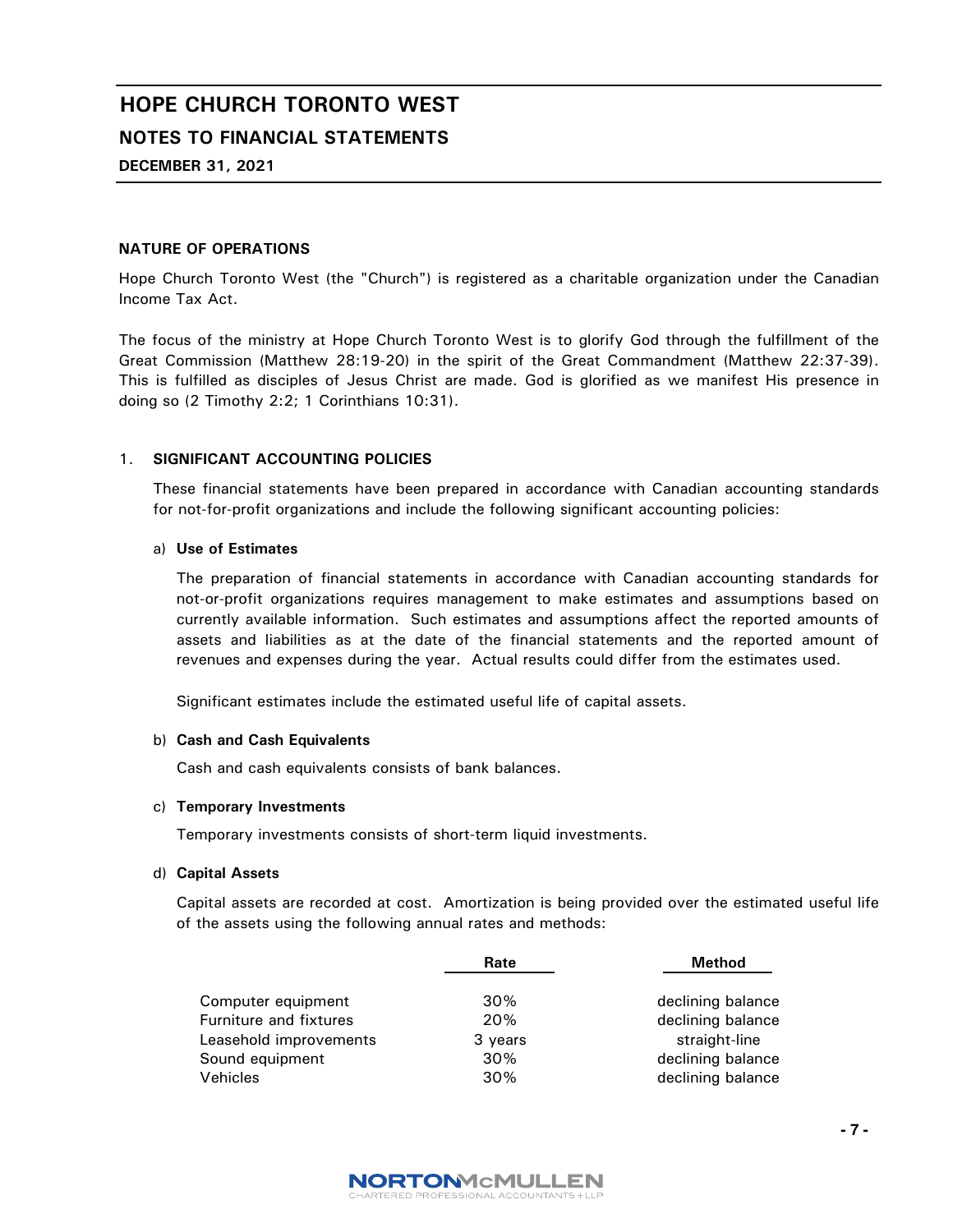## NOTES TO FINANCIAL STATEMENTS

DECEMBER 31, 2021

## 1. SIGNIFICANT ACCOUNTING POLICIES - Continued

## e) Impairment of Capital Assets

When a capital asset no longer has any long-term service potential to the Church, the excess of its net carrying amount over any residual value is recognized as an expense in the Invested in Capital Assets Fund.

## f) Revenue Recognition

The Church follows the deferral method of accounting for contributions. Restricted contributions are recognized as revenue in the year in which related expenses are incurred. Unrestricted contributions are recognized as revenue when they are received or receivable if the amount to be received can be reasonably estimated and collection is reasonably assured.

## g) Contributed Services

Volunteers contribute significant hours per year to assist the Church in carrying out its activities. Because of the difficulty of determining their fair value, contributed services are not recognized in the financial statements.

## h) Financial Instruments

## Measurement of Financial Instruments

The Church initially measures its financial assets and liabilities at fair value. The Church subsequently measures all its financial assets and financial liabilities at amortized cost.

Financial assets measured at amortized cost include cash and temporary investments. Financial liabilities measured at amortized cost include accounts payable and accrued liabilities.

The Church has no financial assets measured at fair value and has not elected to carry any financial asset or liability at fair value.

## Impairment

Financial assets measured at amortized cost are tested for impairment when events or circumstances indicate possible impairment. Write-downs, if any, are recognized in the excess (deficiency) of revenues over expenses and may be subsequently reversed to the extent that the net effect after the reversal is the same as if there had been no write-down. There are no impairment indicators in the current year.

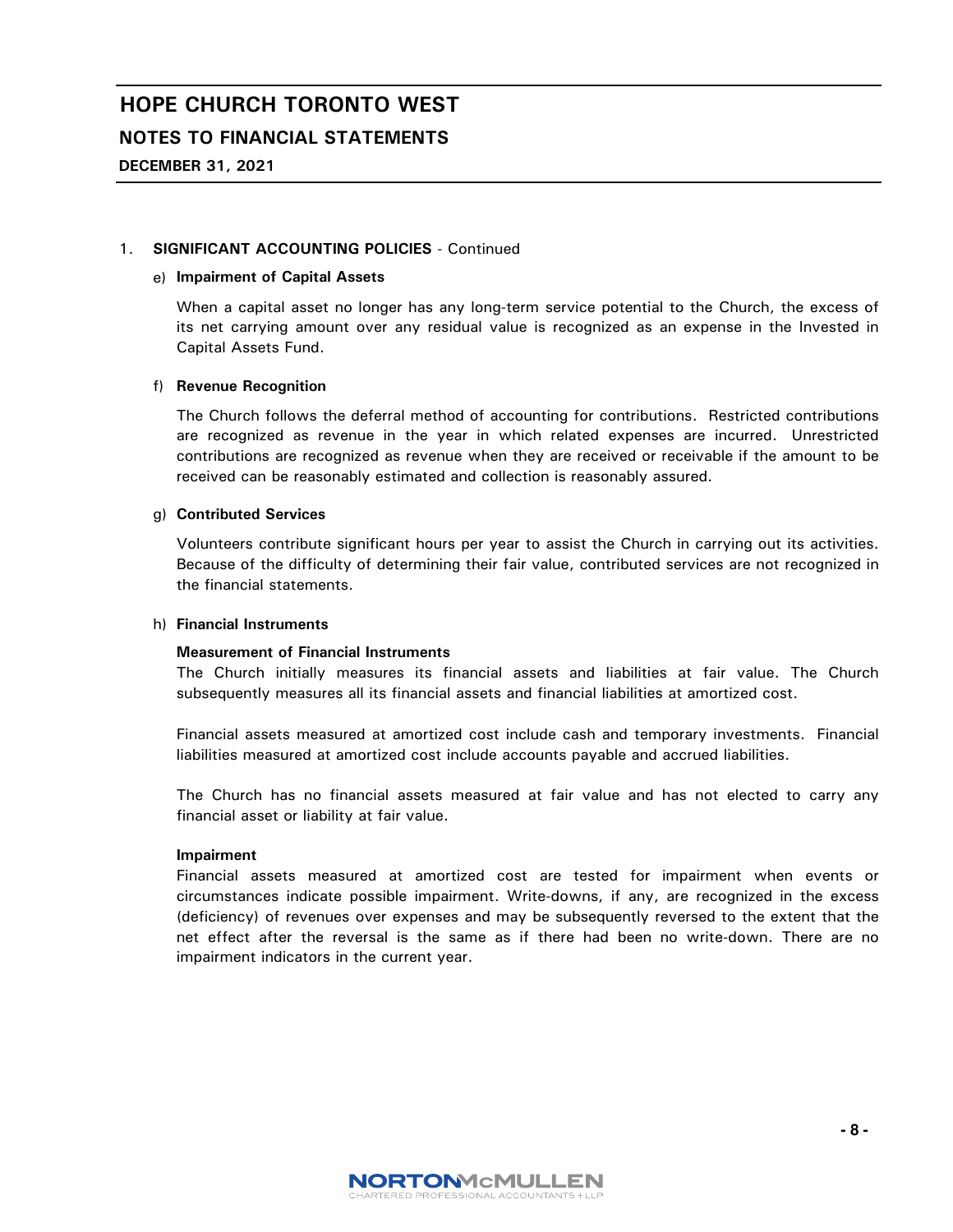# HOPE CHURCH TORONTO WEST NOTES TO FINANCIAL STATEMENTS

DECEMBER 31, 2021

## 2. CASH

Cash is allocated as follows:

|                                                     | 2021   | 2020                              |
|-----------------------------------------------------|--------|-----------------------------------|
| Cash - unrestricted<br>Cash - internally restricted | 40,069 | $$100,442$ $$6,628,511$<br>66,556 |
|                                                     |        | 140,511 \$6,695,067               |

## 3. TEMPORARY INVESTMENTS

Temporary investments consist of a cashable GIC as follows:

|                                          | 2021        |    | 2020    |
|------------------------------------------|-------------|----|---------|
| TD GIC, 0.50%, matured December 17, 2021 | s<br>۰      | S. | 500,000 |
| TD GIC, 0.46%, maturing February 1, 2022 | 2,000,000   |    |         |
| TD GIC, 0.49%, maturing February 1, 2022 | 1,600,000   |    |         |
| TD GIC, 0.61%, maturing June 16, 2022    | 400,000     |    | ۰       |
| TD GIC, 0.50%, maturing August 4, 2022   | 2,900,000   |    |         |
|                                          | \$6.900.000 |    | 500,000 |

## 4. CAPITAL ASSETS

Capital assets consist of the following:

|                               |               |    | 2021                                      |    |                          |     | 2020              |
|-------------------------------|---------------|----|-------------------------------------------|----|--------------------------|-----|-------------------|
|                               | Cost          |    | <b>Accumulated</b><br><b>Amortization</b> |    | <b>Net Book</b><br>Value |     | Net Book<br>Value |
| Computer equipment            | \$<br>27,814  | \$ | 19,544                                    | \$ | 8,270                    | \$. | 9,859             |
| <b>Furniture and fixtures</b> | 18,698        |    | 12,090                                    |    | 6,608                    |     | 6,623             |
| Leasehold improvements        | 36,898        |    | 36,898                                    |    | ۰                        |     |                   |
| Sound equipment               | 106,744       |    | 90,056                                    |    | 16,688                   |     | 22,059            |
| Vehicles                      | 11,693        |    | 8,864                                     |    | 2,829                    |     | 11,997            |
|                               | \$<br>201.847 | s  | 167,452                                   | s  | 34,395                   | \$  | 50,538            |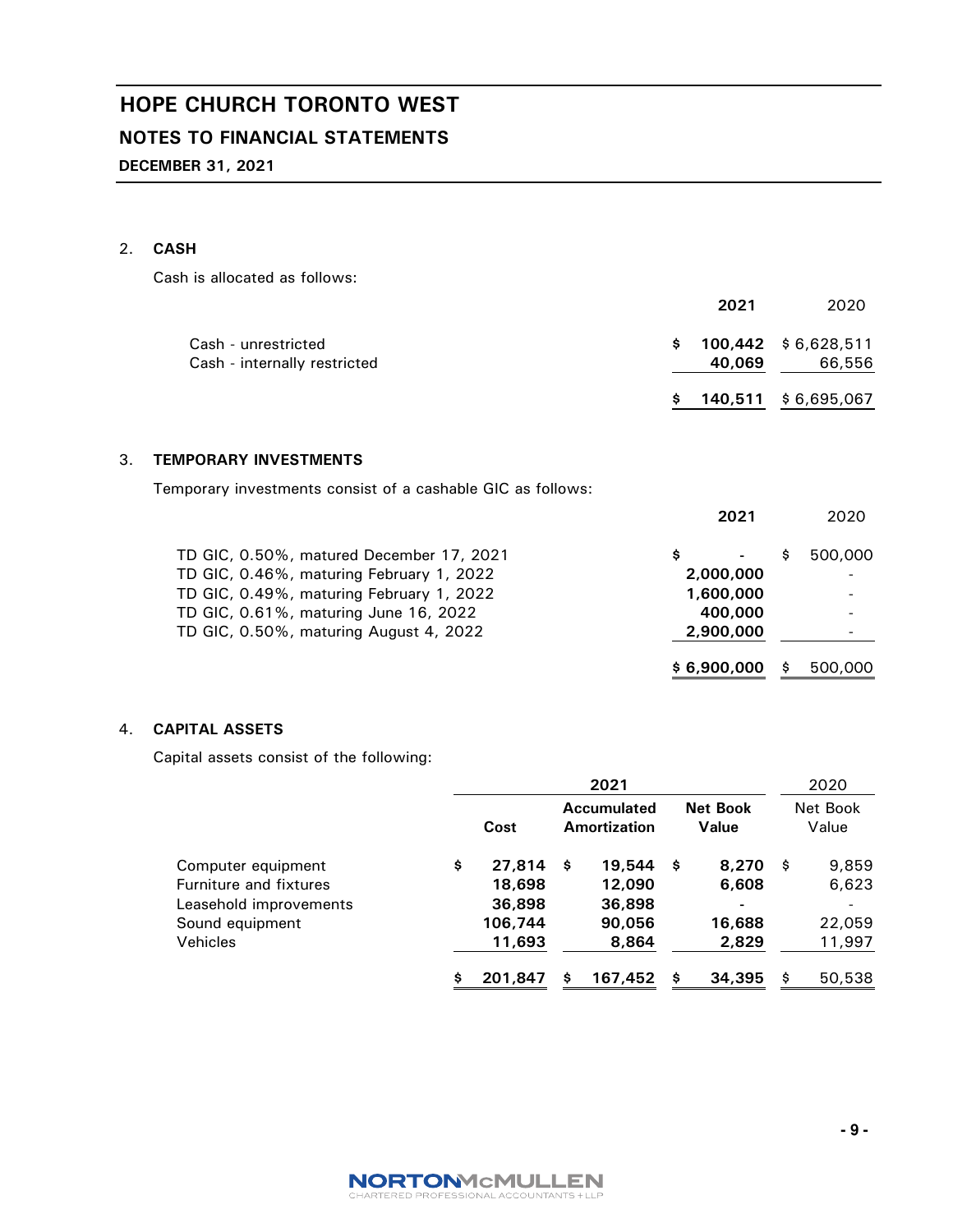# HOPE CHURCH TORONTO WEST NOTES TO FINANCIAL STATEMENTS

DECEMBER 31, 2021

## 5. COMMITMENTS

The Church has entered into operating leases for its office space and photocopier. These leases have expiry dates ranging from 2022 – 2023. Future minimum annual rental payments (excluding property taxes, maintenance, and insurance) for each of the next two years are as follows:

| 2022<br>2023 | s  | 26,283<br>3,376 |
|--------------|----|-----------------|
|              | Ŝ. | 29,659          |

Property taxes, maintenance, and insurance are currently approximately \$20,420 per year.

## 6. ALLOCATIONS AND RESTRICTIONS

During the year, an allocation of \$5,869 (2020 - \$20,061) was made to Invested in Capital Assets Fund for the purchase of equipment. Another allocation of \$3,800 (2020 - \$36,040) was made to Internally Restricted net assets for future ministry purposes.

The balances in both the Invested in Capital Assets and the Internally Restricted allocations of net assets are designated by the Church for future expenditures, to be used in a manner consistent with the objectives of the ministry.

## 7. FINANCIAL INSTRUMENTS

### Risks and Concentrations

The Church is exposed to various risks through its financial instruments. The following analysis provides a summary of the Church's exposure to and concentrations of risk at December 31, 2021:

### a) Liquidity Risk

Liquidity risk is the risk that the Church will encounter difficulty in meeting obligations associated with financial liabilities. The Church is exposed to this risk mainly with respect to its accounts payable and accrued liabilities. The Church manages this risk by managing its working capital, and by generating sufficient cash flow from operations. There has been no change in the assessment of liquidity risk from the prior year.

### b) Market Risk

Market risk is the risk that the fair value or future cash flows of a financial instrument will fluctuate because of changes in market prices. Market risk comprises three types of risk: currency risk, interest rate risk, and price risk. The Church is mainly exposed to interest rate risk as follows: